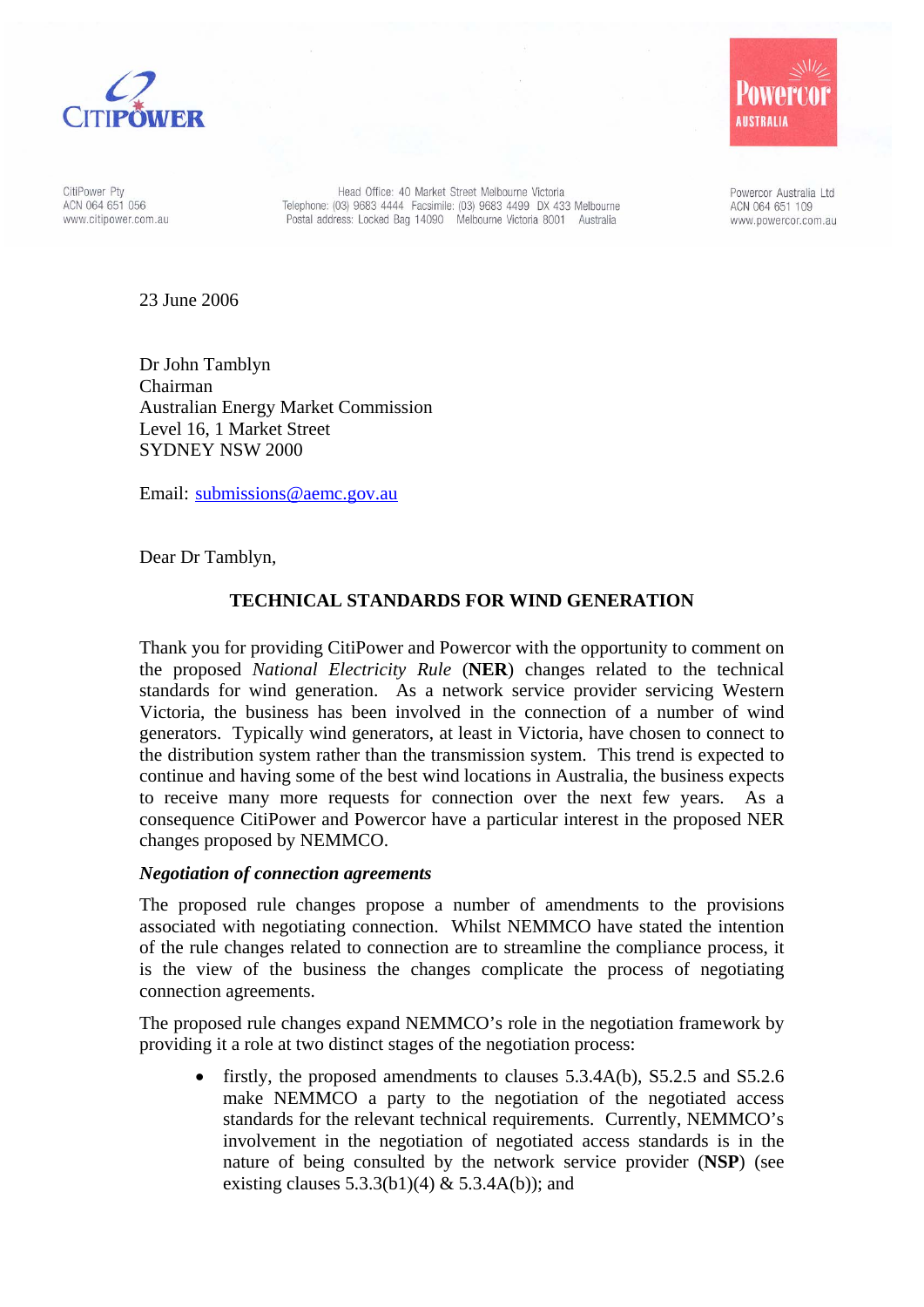• second, proposed clauses 5.3.7A and 5.3.7B confer on NEMMCO a power to approve the performance standards included in a connection agreement after the negotiation, but prior to the execution, of that agreement, based on its assessment of whether the standards (as drafted in the connection agreement) meet the relevant technical requirements, enable a compliance program to be instituted and maintained, and can be complied with.

The elevation of NEMMCO's role in the negotiation of performance standards to being a party to those negotiations and requiring NEMMCO approval of performance standards prior to execution of a connection agreement appears cumbersome and unnecessarily costly, rather than streamlined and efficient. It is unclear why scrutiny by NEMMCO of negotiated access standards and the drafting of performance standards cannot be effected by establishing a single stage of the connection process for NEMMCO's involvement.

It is also noted under the proposed rule changes that the approval of performance standards by NEMMCO occurs at the completion of the negotiation of a connection agreement by a NSP and a connection applicant. This potentially gives rise to uncertainty and resultant disincentives for investment, as a connection applicant would be required to invest considerable resources in agreeing the form of a connection agreement with a NSP without any certainty regarding the approval of performance standards by NEMMCO and the potential inefficient incurring of negotiation costs.

There would also appear to be duplication in the two processes for determining performance standards in which NEMMCO is involved. The provision establishing the process for approval of performance standards provides for NEMMCO to assess matters that would presumably have already been assessed by NEMMCO in the earlier process for negotiation of negotiated access standards. In particular, proposed clause 5.3.7A(d) provides that, when assessing a proposed performance standard, for example in respect of the quality of supply to other network users, NEMMCO must:

*'…require a Connection Applicant to meet or exceed the minimum access standard but must not require the Connection Applicant to exceed the relevant automatic access standard for that requirement'.* 

Both the assessment in respect of the quality of supply to other network users and the requirement to meet or exceed the minimum access standard would presumably have been the subject of the earlier process for acceptance of a negotiated access standard.

The rule change proposals also result in uncertainty regarding the respective roles and responsibilities of NEMMCO and the NSP in the negotiation of performance standards. This is primarily a product of NEMMCO's proposed involvement in negotiating connection as a party to negotiations regarding negotiated access standards (discussed above). In addition, the manner in which a number of proposed provisions confer functions and powers on NEMMCO exacerbates this uncertainty regarding respective roles and responsibilities, including:

existing clause  $5.3.4A(b)$ , which requires a NSP to consult with NEMMCO on certain matters in respect of proposed negotiated access standards and, where it does so, to accept NEMMCO's advice in negotiating negotiated access standards. The proposed amendments to that clause and to S5.2.5 and S5.2.6 provide for NEMMCO to be a party to the negotiation of negotiated access standards. However, amended clause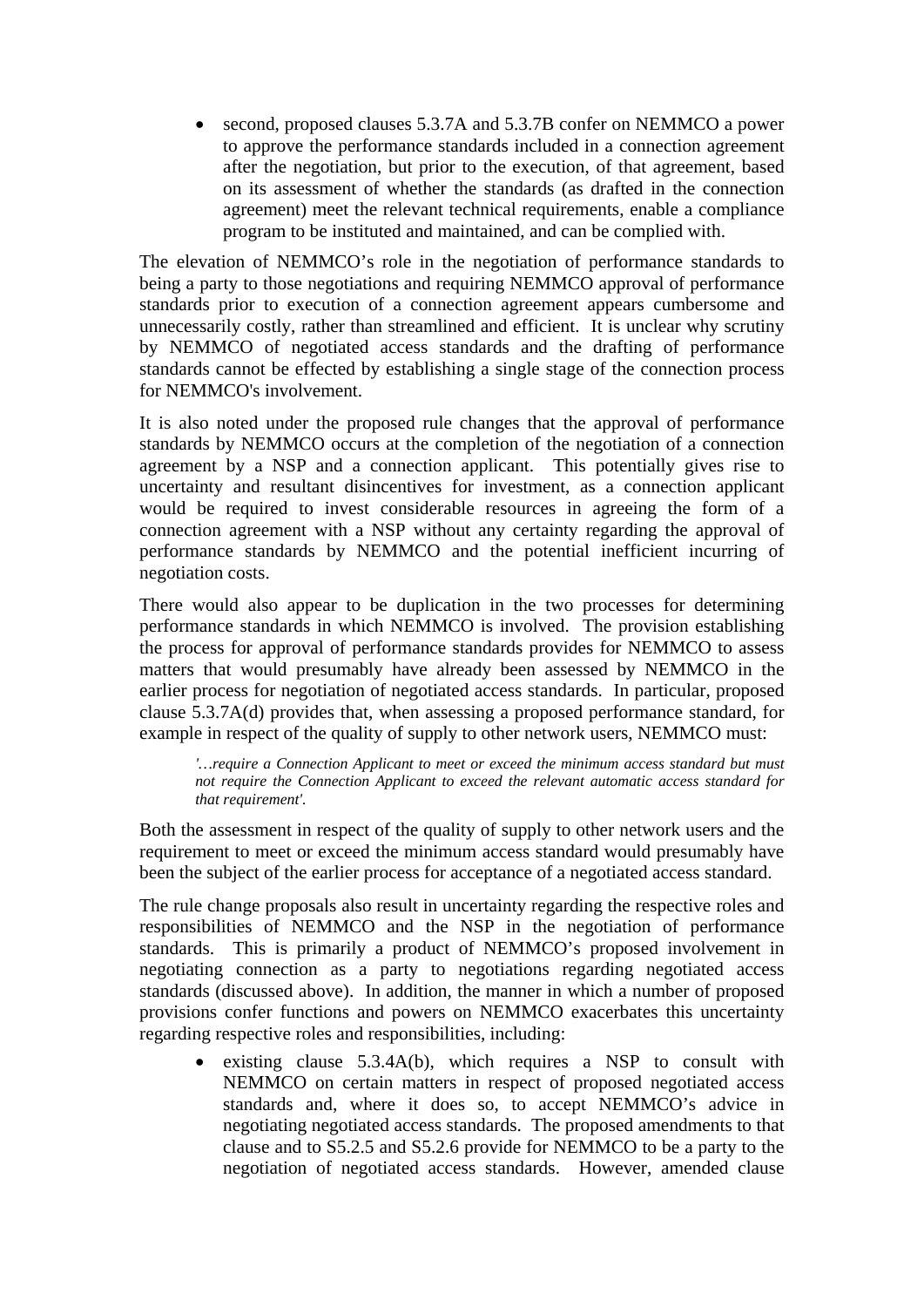5.3.4A(b) still contemplates that NEMMCO will not participate directly in decision-making in respect of negotiated access standards, but will instead provide 'advice' to a NSP, which it is required to accept and act upon. This is despite amended s5.3.4A(d), which provides for NEMMCO and not the NSP to determine whether a negotiated access standard satisfies most of the criteria for acceptance of a negotiated access standard. (Satisfaction of all new criteria, e.g. reliability of supply and those established in respect of specific technical requirements, is to be determined by NEMMCO.) This results in a lack of clarity regarding accountability for decision-making in respect of negotiated access standards; and

• proposed clause 5.7.6(a1), which confers on NEMMCO an ability to require a generator to conduct a test where its considers that the analytical parameters for modelling of a generating unit or system are inadequate. However, rather than conferring a power on NEMMCO to directly require the generator to do this, the power conferred on NEMMCO is one to direct a NSP to require a generator to conduct such a test under an existing provision of clause 5.7.6.

## *NEMMCO power to establish additional regulatory requirements as a condition of registration*

NEMMCO proposes new clause 2.9.2(d) which will confer on NEMMCO a power to impose such terms and conditions NEMMCO considers appropriate on any registration, provided those terms and conditions:

- are reasonably related to:
	- o ensuring power system security;
	- o reliability of supply; or
	- o the quality of the network service to other network users; or
- are consistent with the market objective (p.2 of Attachment B).

While NEMMCO refers to the power conferred as 'a conditional power', the power conferred is very broad. For example, it would suffice that a term or condition on registration was consistent with the market objective for the imposition of that term or condition to fall within the power that would be conferred by proposed clause  $2.9.2(d)$ .

Proposed clause 2.9.2(d) would confer on NEMMCO a broad-reaching power to impose terms and conditions on any registration without the resultant obligations being subject to the scrutiny of a rule change process. NEMMCO would, in effect, have the power to impose obligations that would ordinarily be imposed by rules on individual registered participants, including NSPs.

No explanation of the benefits of conferring such a power on NEMMCO in respect of registered participants other than generators is provided by NEMMCO (see p.2 of Attachment B).